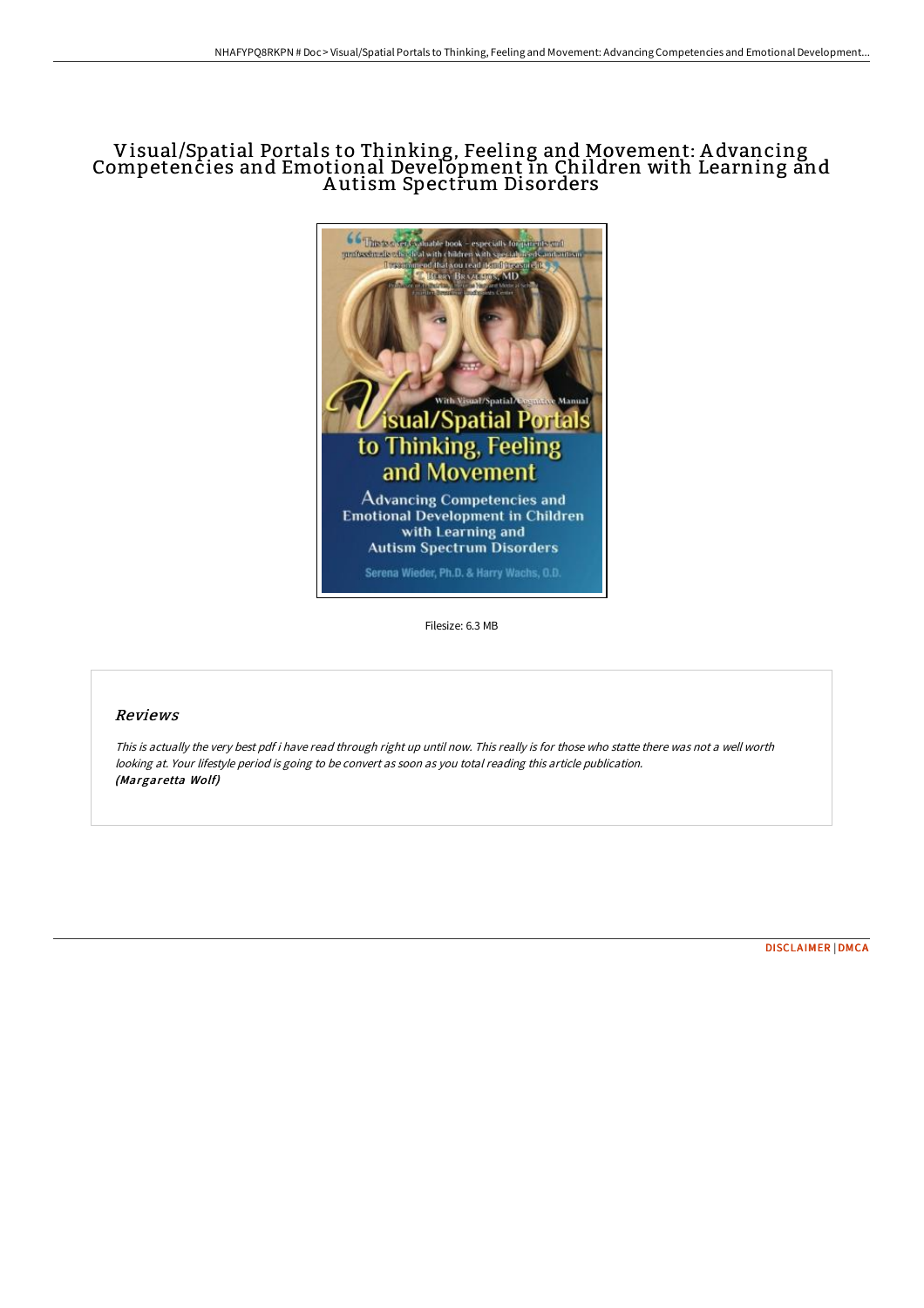### VISUAL/SPATIAL PORTALS TO THINKING, FEELING AND MOVEMENT: ADVANCING COMPETENCIES AND EMOTIONAL DEVELOPMENT IN CHILDREN WITH LEARNING AND AUTISM SPECTRUM DISORDERS



Profectum Foundation, United States, 2012. Paperback. Book Condition: New. 244 x 188 mm. Language: English . Brand New Book \*\*\*\*\* Print on Demand \*\*\*\*\*.Clinical psychologist Serena Wieder Ph.D. redefines the building blocks of development and the challenges that derail a child s functioning and learning. For Wieder, vision and space -- what is seen by the eyes, transformed by the mind and experienced as movement, plays a crucial but heretofore underestimated crucial role in the development of a child s thoughts and feelings. Co-author Harry Wachs, O.D., a pioneer of developmental vision therapy, oFers therapy focused on visual/spatial aspects of development supporting cognition. Based on decades of experience, Wieder and Wachs guide therapists and parents in interventions for use at home, school and therapy oFices involving aFect based Floortime approaches and other problem-solving experiences, addressing unrecognized challenges that often derail life competencies, learning and development. A new step-by-step Manual presents tools to develop visual/spatial learning. This groundbreaking book changes the way parents and therapists understand child development and work to promote each child s potential in meaningful ways.

Read [Visual/Spatial](http://www.bookdirs.com/visual-x2f-spatial-portals-to-thinking-feeling-a.html) Portals to Thinking, Feeling and Movement: Advancing Competencies and Emotional Development in Children with Learning and Autism Spectrum Disorders Online Download PDF [Visual/Spatial](http://www.bookdirs.com/visual-x2f-spatial-portals-to-thinking-feeling-a.html) Portals to Thinking, Feeling and Movement: Advancing Competencies and Emotional Development in Children with Learning and Autism Spectrum Disorders